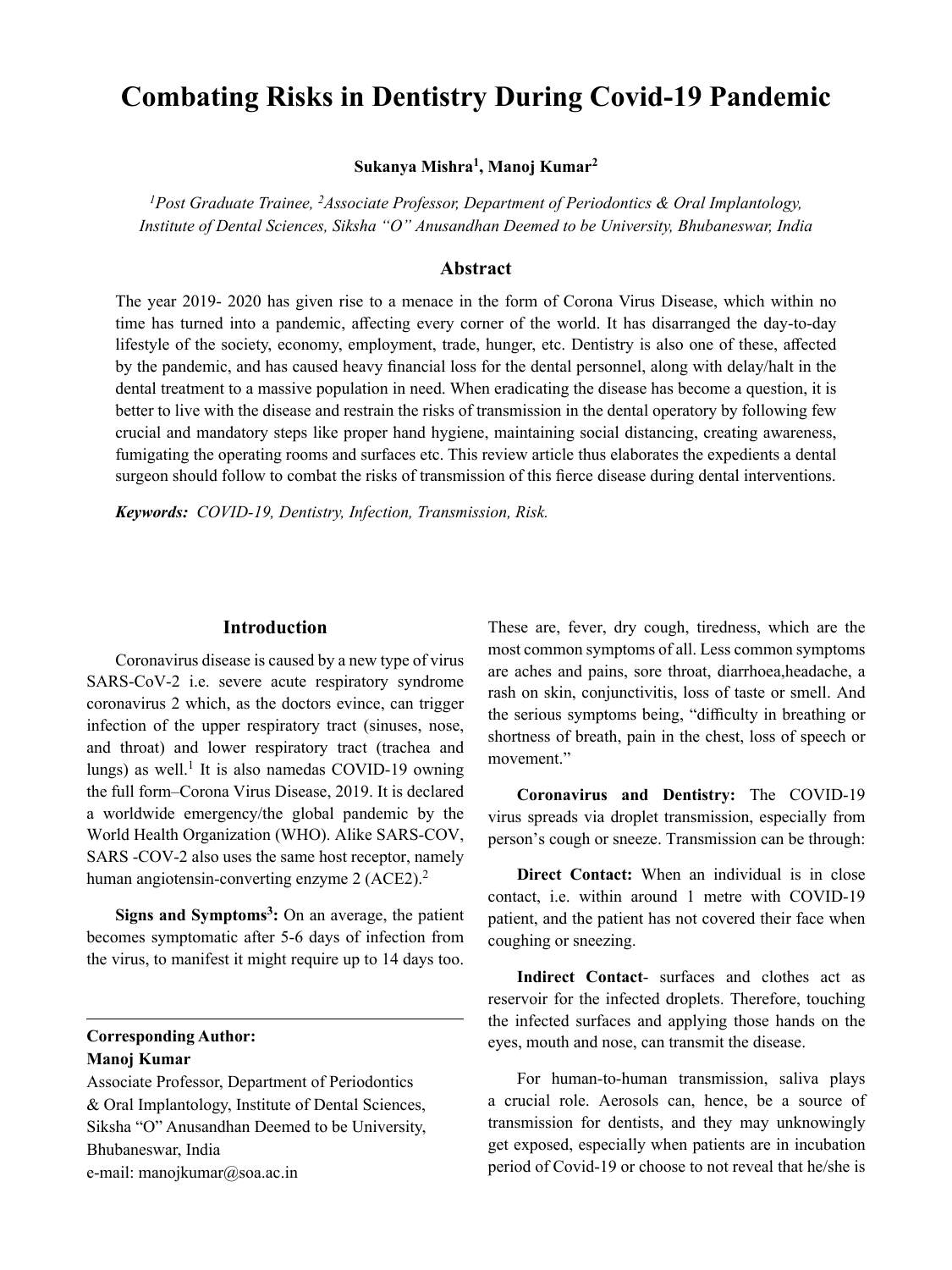positive.4 Of all the procedures, scaling and handpiecebased procedures are the ones generates highest droplets or aerosols, putting the operator at maximum risk.<sup>5</sup>Moreover, the characteristics of the dental clinical setup and basic measures followed to prevent cross contamination with infection are not adequate to stop the transmission of Covid-19.

#### **Prevention of Transmission:**



Hand Hygiene<sup>6</sup>: It is considered as the most compelling procedure, one should inculcate in its habits, to decrease the transmission risk of the microorganism. This reinforcement is due to, as stated earlier, SARS-CoV-2 persists for few hours lasting till several days on the

surfaces. The persistence although depends on the humidity as well as temperature of the environment and the texture of the surface.<sup>7</sup> Hand hygiene is taken care of by using hand washing and hand sanitizing measures.

**Procedure of hand washing:** This should be done for around 20-30 seconds.

Wet hands using water

# ↓

Scrub the hand properly with soap

### ↓

Rub the hands palm-to-palm.

## ↓

Interlace fingers by keeping right palm over left hand's dorsum and vice versa.

## ↓

Following this, rub by interlacing fingers palm-to-palm.

# ↓

Rub the backs of fingers to the opposing palms with fingers interlocked.

## $\downarrow$

Rub the left thumb in rotational motion with the right palm and vice-versa.

## $\downarrow$

Following this, continue rotational rubbing, backwards and forwards with clasped fingers of right hand in left palm and vice-versa.

Rinse hands in running water.

↓

Close the tap using the elbow.

**Hand sanitization**–Effective, Rub-in hand disinfectant with composition of propanol and ethylhexadecyl-dimethyl ammonium ethyl sulphate, commercially available as **Sterillium** can be used. Hygienic Hand Disinfection: Rub Sterillium well over clean, dry hands and nail grooves for 30 seconds.Surgical Hand Disinfection: Rub Sterillium well over clean, dry hands, grooves and up to elbows for 3 minutes.<sup>8</sup>



**Personal Protective**  Equipment (PPE)<sup>9</sup>: **:** This includes gloves, masks,protective gowns and goggles as well as face shields. This provides a protective canopy to the skin and mucosa from infected blood and droplet

secretions. The respiratory route is the primary mode of transmission and hence and N-95 mask or other masks with particulate respirators are recommended for daily practice in dental operatory.10 The maximum limit to which the PPE can be worn is 6 hours and apart from the operating instruments and surfaces, nothing else should be touched.<sup>11</sup> The equipment should be changed after every patient/procedure.



**Social Distancing:** The front office staffs in the waiting room area should maintain as much distance possible, with the patients. The payment procedures, consent form fill-

up, feedbacks etc should be done digitally. Apart from this, the seating arrangement in the waiting area be such that at least 3 feet/1 metre distance should be maintained between everyone. Masks should be made mandatory. Care should be taken to not keep more people waiting and provide them appointments for the next day, to avoid the room from getting congested.<sup>12</sup> Avoid touching other persons, like handshaking, shoulder tapping etc., as much as possible.



**Operatory Asepsis:** operatory surfaces that are repeatedly soiled are best protected with disposable covers (barriers), that can be discarded after each treatment.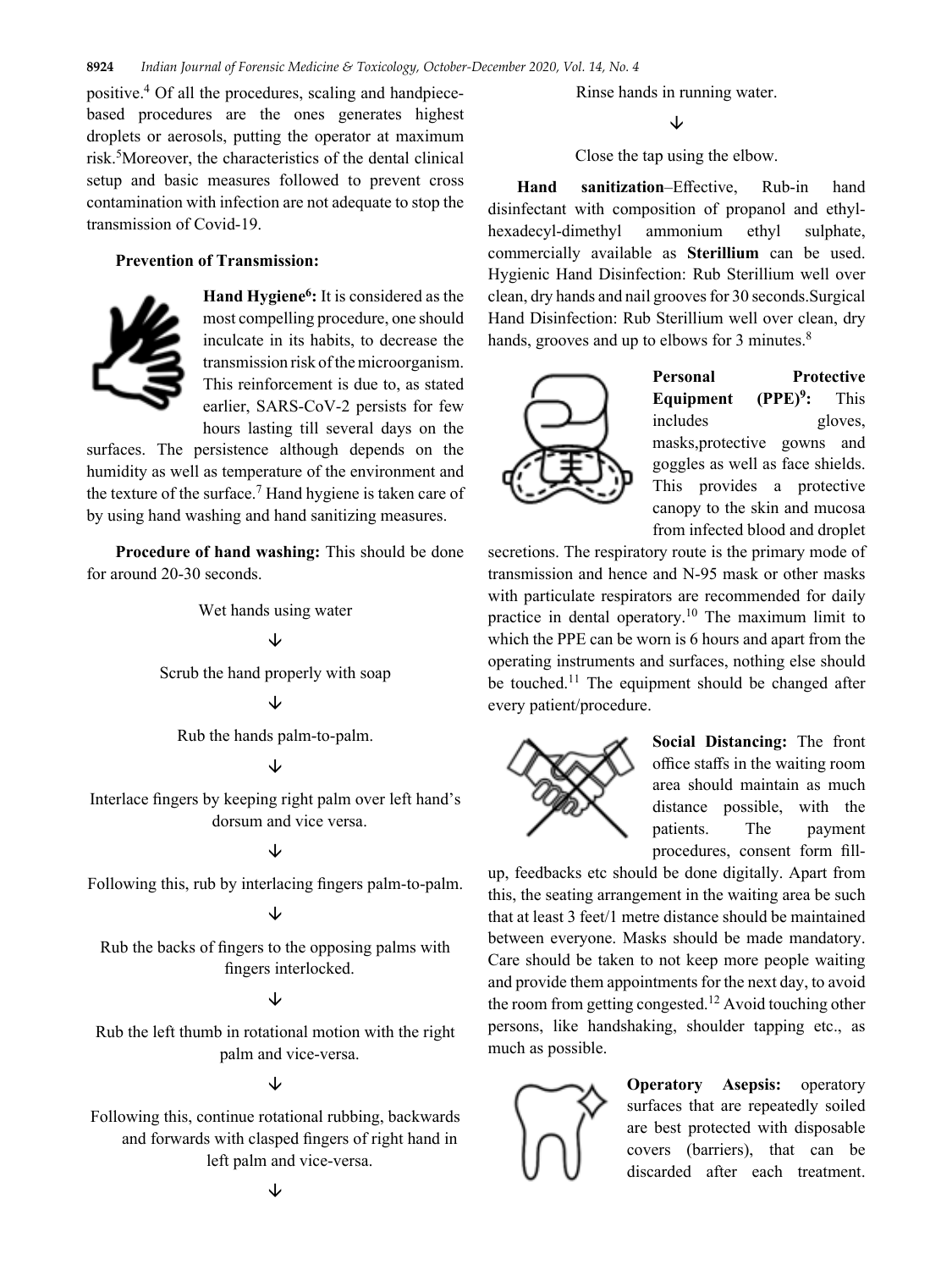For"dental unit trays, paper, plastic film or surgical pack wraps (paper or towels) should cover the entire tray."<sup>13</sup>It is better to minimize or avoid the procedures that produces aerosols and if not, use of high-speed ejector should be done. Anti- reflux equipped handpieces can also decrease the cross-contamination.



**Waiting Room Sanitization:**  Each surface that comes in touch of the infected person/operator, say for example magazine, chairs, doorknobs, tables etc., is a potentially infection risk surface. It is therefore crucial to use

alcoholic disinfectants frequently, to sanitize the surfaces along with the air conditioning system.



**Unit Dose Concept:** Unit dose concept was introduced with purpose to minimize cross contamination. It basically refers to dispensing of amount of materials sufficient to accomplish a procedure, prior to patient contact.14



**Patient Awareness:** No measures taken can be fruitful, if the patients themselves are not aware of the seriousness of the disease. Hence, initiatives can be

taken by the dentists to clue-up the patients about the disease, its harm, steps to prevent it from spreading to others and themselves. Advertisements, leaflets, projecting videos, coaching them with hand washing techniques and hand sanitizing techniques etc. are the few ways to develop awareness. It is also important to provide patients oral hygiene instructions and educate them the importance of proper and regular brushing as well as flossing, and balanced diet, so as to avoid the oral diseases from developing and the need to run to a dentist.

**Patient Management During Covid-19 Crisis:**  During the outbreak of COVID-19, emergency procedures should be considered for treatment, ensuring limit of contact between the individuals. However, this cannot go on for long and there is a need to restore the normalcy and keep the work in progress. Therefore, in response to ethical decision-making process for treatments, the interventions in dentistry can be divided into categories:

**Emergency Interventions:** Fatal conditions that needs immediate treatment can be ruled out by managing with minimally invasive procedures and along with least/ no aerosol production.Uncontrolled bleeding, facial bone trauma, compromising the patient's airway, cellulitis or a diffuse soft-tissue bacterial infection with intra-oral or extra-oral swelling that potentially compromises the patient's airway comes under emergency category.

**Urgent interventions:** "Severe dental pain from pulpal inflammation, biopsy, pericoronitis or pain in the third molar, tooth fracture resulting in pain or causing soft tissue trauma, avulsion/luxation surgical post-operative osteitis, dry socket dressing, abscess, or localized bacterial infection resulting in localized pain and swelling, dental treatment required prior to critical medical procedures, gingival irritation, comes under this category." Here too, attempt should be made to complete the procedure in one or least number of appointments with least generation of aerosols.

**Non-urgent interventions**- These are the elective procedures and can be postponed according to the need of the hour or treatment can be provided to minimum number of patients to decrease the exposure risk. This includes, general oral examinations, recall appointments, routine scaling and root planing, preventive restorations, orthodontic procedures, treatment of asymptomatic teeth, or any aesthetic dental procedure.

To curb the risk of cross- contamination, disposable devices and instrumentation can be made use of. The load of virus in the saliva of the patient can be reduced by providing prophylactic mouth rinse of 0.23% povidoneiodine, for 15 seconds before any procedure.<sup>15</sup>

Rubber dam isolation can also be used to check the spread of microorganisms.<sup>16</sup>

Although not feasible, extraoral radiographs in place of intraoral, can be taken to reduce salivation and transmission risk.

It is advised not to prescribe Ibuprofen for pain management in suspected/confirmed cases of COVID-19, though strong reason is not yet specified.<sup>17</sup>

Also, it is important to follow procedures like temperature scrutiny of the patients along with strict protocols should be followed, making it mandatory to use masks and sanitizer by every visiting patient.